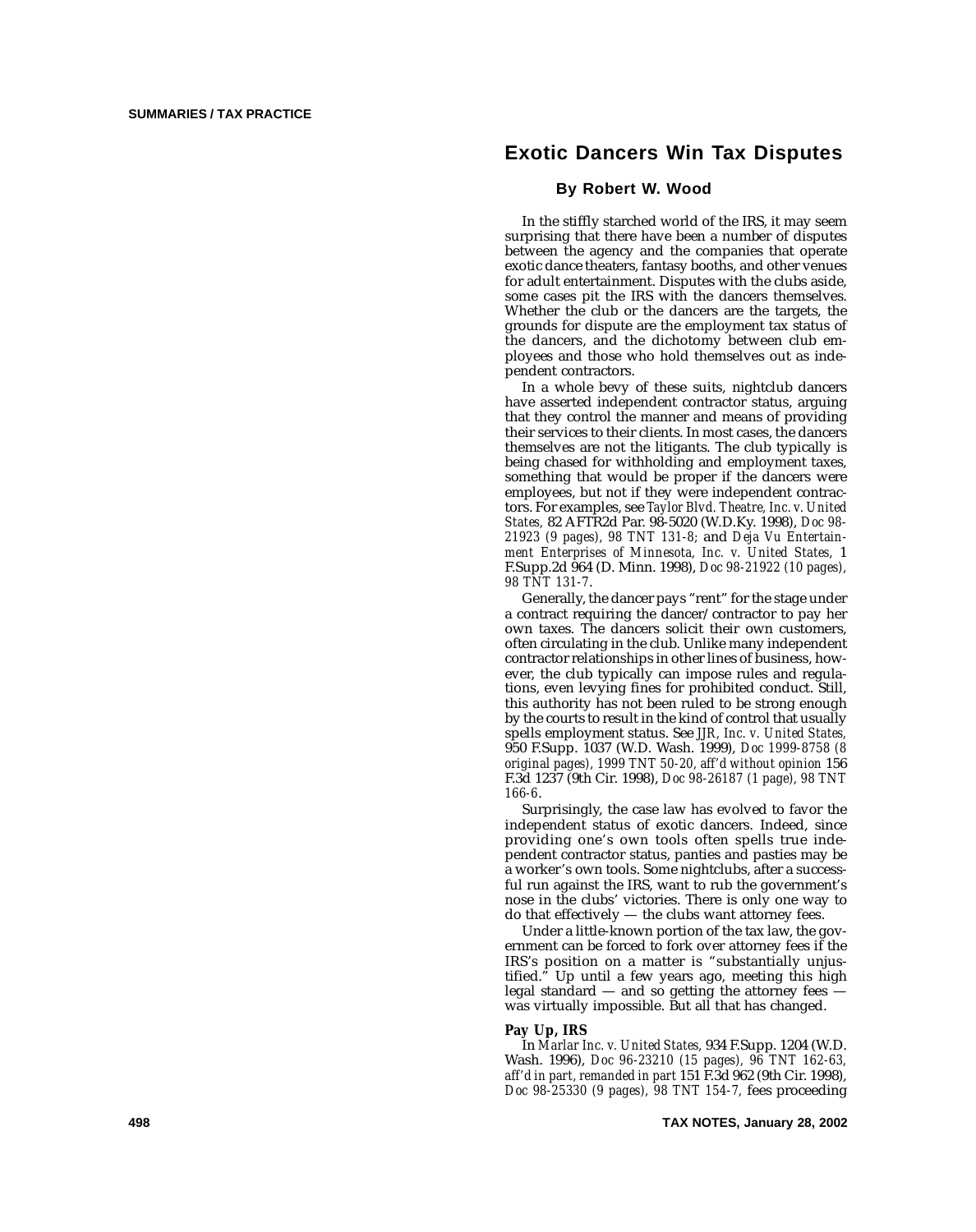at 1999 U.S. Dist. LEXIS 8187 (W.D. Wash. 1999), *Doc 1999-19831 (7 original pages), 1999 TNT 121-14,* a U.S. district court awarded attorney fees to a nightclub, finding that the club reasonably relied on industry practice in treating its nude dancers as "lessees." The court found the government was not substantially justified in pursuing employment tax claims against the club, so the club won attorney fees. According to sexclub industry practice, the club received daily rental fees from dancers. The dancers kept money given to them, providing an opportunity to either make a profit or incur a loss. Risk of loss — and ability to make a profit — is a hallmark of independent contractor status.

Despite the appearance of independence, the IRS found other indices of control by Club Marlar. So, the IRS reclassified the nude dancers as employees. The club paid the taxes and sued for a refund. The district court found the club qualified for the safe harbor classification provision for independent contractors (section 530 of the Revenue Act of 1978) because Club Marlar relied on industry practice. The IRS then appealed to the U.S. Court of Appeals for the Ninth Circuit. In the Ninth Circuit, the IRS argued that Club Marlar's reliance on industry practice was not "reasonable" and that the club had failed to file all required tax forms, one of the conditions for so-called section 530 relief.

The Ninth Circuit agreed that safe harbor relief was appropriate, but the appeals court remanded to the district court for a determination whether the government's position was "substantially justified," the latter question affecting attorney fees.

Fortunately for Club Marlar — and for aggressive taxpayers everywhere — the district court on remand found the government's position was not justified. Indeed, the court said: "A reasonable person could think that treating dancers as lessees was permissible under the tax code." (For another case involving the rental model in which a club was held not liable for employment taxes on its nude dancers, see *Deja Vu Entertainment Enterprises of Minnesota, Inc. v. United States,* 1 F.Supp.2d 964 (D. Minn. 1998).)

#### **Uniform Practices**

Even if a company loses a tax case about the classification of its employees, the employer can normally find an escape valve by showing, among other things, that it was the industry's "uniform practice" to treat these workers as independent contractors. Recent appellate court cases arguably extend the sex clubs' protection even farther, suggesting the "industry practice" does not have to be "uniform." In *303 West 42nd Street Enterprises, Inc v. IRS, et al.,* 916 F.Supp. 349 (S.D. N.Y. 1996), *Doc 97-1506 (18 pages), 97 TNT 11-14, rev'd* 181 F.3d 272 (2d Cir. 1999), *Doc 1999-22305 (13 original pages), 1999 TNT 124-9,* the Second Circuit reversed a summary judgment motion won by the IRS that certain "fantasy performers" were employees.

This New York club operated an adult entertainment facility with fantasy booths, pornographic movies, live stage shows, etc. Customers in fantasy booths communicated with performers via telephone. When the customer deposited a coin, the telephone was activated and the performer became visible. At the end of each shift, performers retained all of their tips, but transferred the coins deposited by customers to the company. Performers signed a lease agreement authorizing the company to withhold 40 percent of the coins as a security deposit to reserve a booth for each performer. The club treated the performers as tenants and not as employees.

When the IRS disagreed and the matter ended up in court, both sides moved for summary judgment on the industry standard — section 530 relief — question. The court said the safe harbor relief applied only where the industry uniformly classified its workers as a single type of worker — and where the taxpayer relied in good faith on that classification. Because the district court found the adult entertainment industry was ambivalent about worker classification, it found there was no long-standing industry practice, one of the requisite bases for section 530 relief. The Second Circuit disagreed, siding with the club. According to the appellate court, a taxpayer seeking safe harbor relief can rely on the classification practice of a "significant segment" of the industry. It is not necessary to show uniformity of practice. See further discussion in *303 West 42nd Street Enterprises, Inc v. IRS, et al.,* 181 F.3d 272 (2nd. Cir. 1999).

Even more recently, the Ninth Circuit has awarded litigation costs to another club that treated dancers as independent contractors. In *Deja Vu-Lynnwood, Inc. v. United States,* 88 AFTR2d Par. 2001-5554 (9th Cir., Oct. 26, 2001), *Doc 2001-28992 (15 original pages), 2001 TNT 225-9,* the club treated dancers as tenants who rented space. The IRS contended they were employees, and the matter went to district court. The IRS saw the writing on the wall from other cases, and conceded its case. The club moved for litigation costs, and the district court said "no."

But the club did not give up here. It went to the Ninth Circuit, where the court did award attorney fees, holding the government's reasons for pursuing the assessments were not substantially justified. Part of the underlying dispute involved the club offering free legal services to the dancers after they were charged with criminal violations for their work at the clubs! The Ninth Circuit said these free legal services weren't reportable payments because the services were provided only at the club's discretion. Plus, the appeals court concluded that the government was not substantially justified in arguing that the club did not qualify for safe harbor independent contractor relief.

#### **Last Dance**

Some have argued that good social policy requires singling out the adult entertainment industry for tough tax treatment. See "Nude Dancing: A Guide to Industrywide Noncompliance," *Tax Notes,* Sept. 21, 1998, p. 1509, written by Rutgers University Professor Jay A. Soled. Nevertheless, the complex web of factors for determining who is an employee vs. an independent contractor  $-$  that the IRS itself has devised  $-$  has simply been more successfully manipulated by the adult entertainment industry than by many other lines of business. Perhaps that's an embarrassment to the IRS.